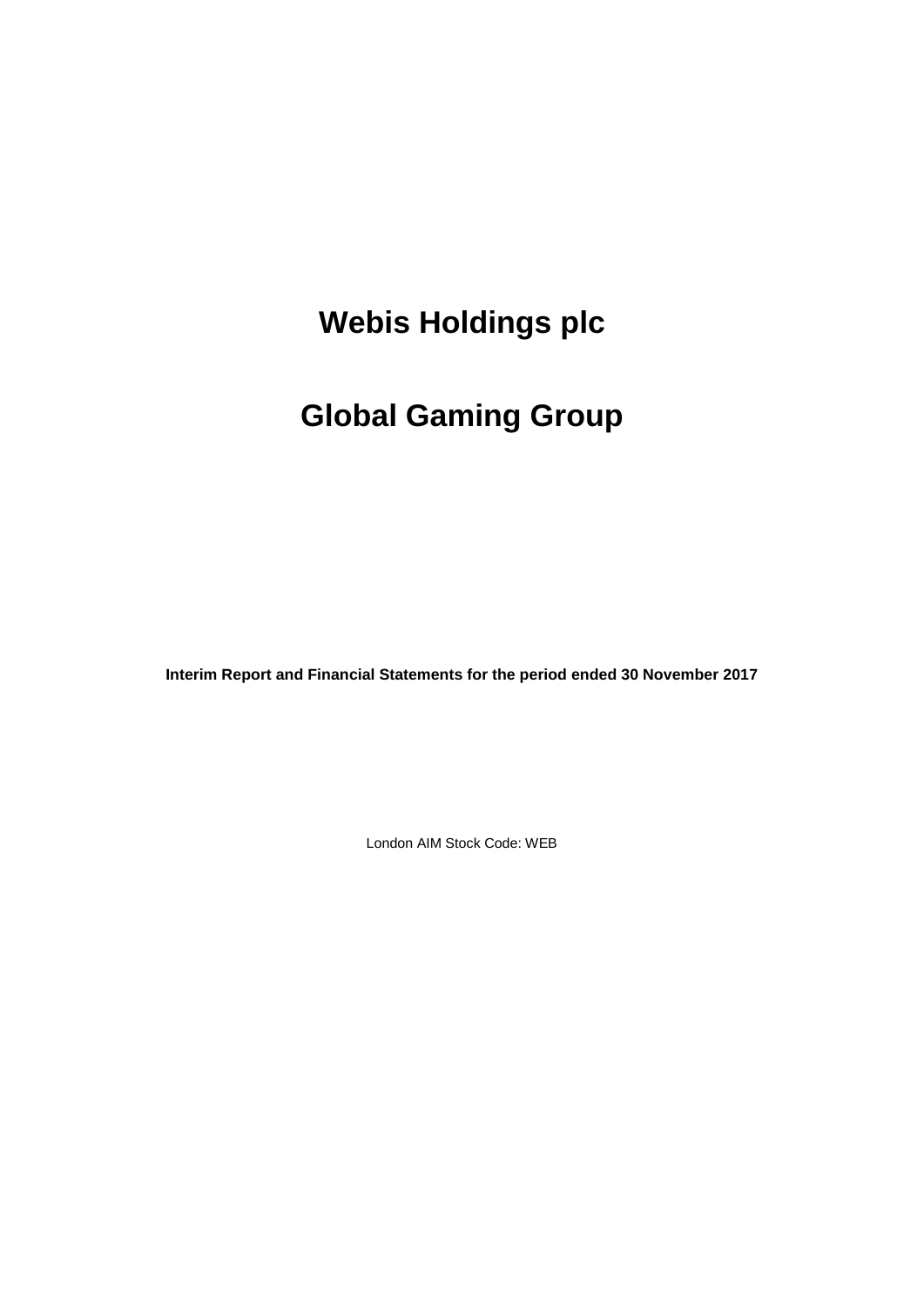### **Contents**

| Group at a Glance                                                | 2        |
|------------------------------------------------------------------|----------|
| Chairman's Statement                                             | $3 - 4$  |
| Condensed Consolidated Statement of Comprehensive Income         | 5        |
| Condensed Consolidated Statement of Financial Position           | 6        |
| Condensed Consolidated Statement of Changes in Equity            | 7        |
| Condensed Consolidated Statement of Cash Flows                   | 8        |
| Notes to the Condensed Consolidated Interim Financial Statements | $9 - 13$ |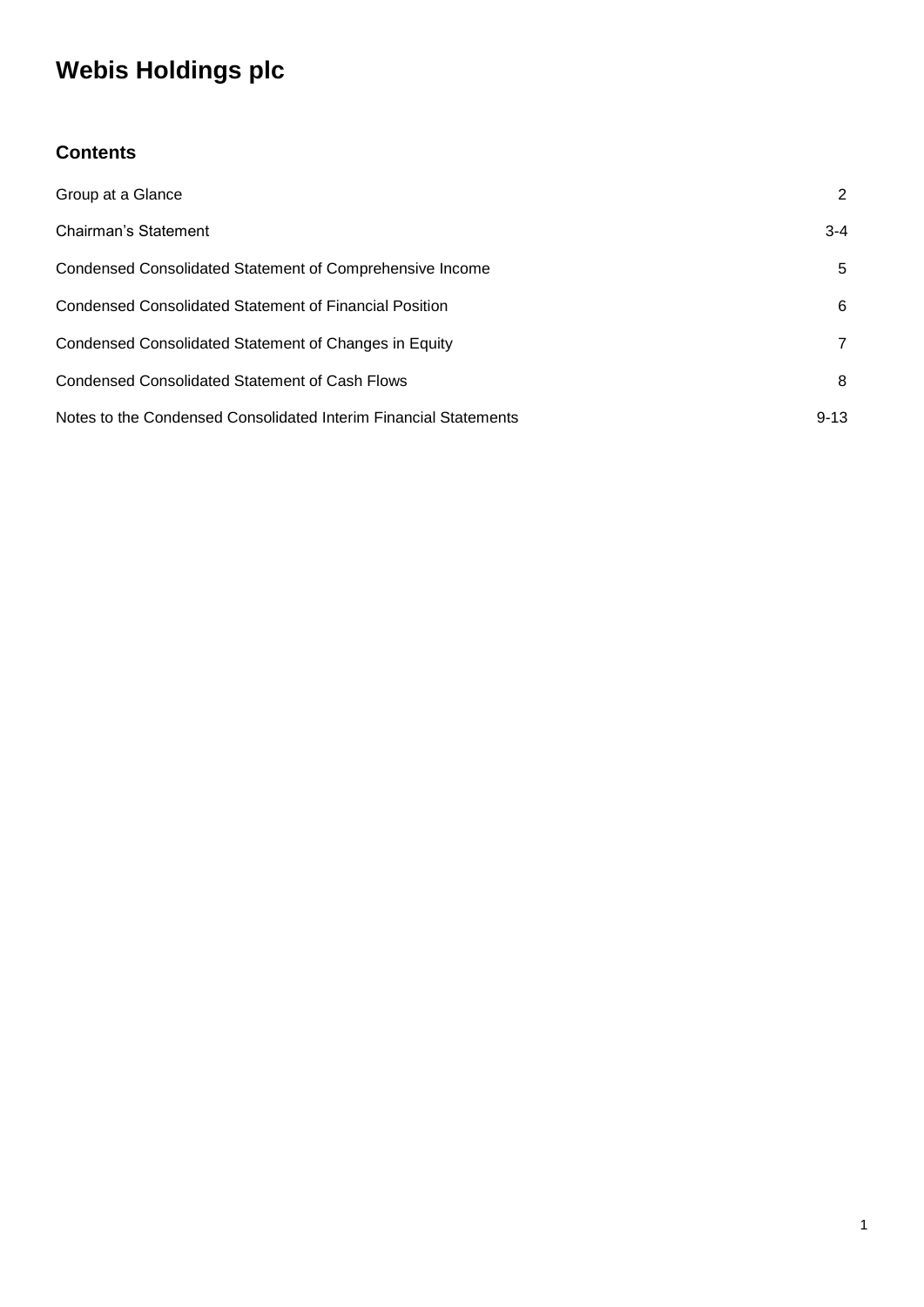### **Group at a Glance**

Webis Holdings plc (the "Group), headquartered on the Isle of Man, operates two primary segments within its structure:

#### **WatchandWager.com Ltd and WatchandWager.com LLC – Advanced Deposit Wagering ("ADW")**

WatchandWager.com Ltd is regulated in the Isle of Man and operates a totalisator wagering hub through its United States Tote supplier, which enables it to conduct its ADW business by passing wagers directly into global racetrack betting pools in real time.

WatchandWager.com LLC has its operational base in Lexington, Kentucky, with its head office in Larkspur, California, and provides pari-mutuel, or pool-betting, wagering services through a number of distribution channels to a global client base. The company holds United States pari-mutuel licences for its ADW business in the USA, issued by the States of North Dakota, California, Maryland, Colorado, Minnesota, New York, Washington and Kentucky, providing wagering opportunities predominantly on horse and greyhound racing. Contracts are held with a significant number of prestigious racetrack partners within the United States, Hong Kong, Canada, United Kingdom, Ireland, Australia and France amongst others. Wagering facilities are provided to customers through its website, *watchandwager.com*, as well as via a business-to-business wagering product and a telephone call centre.

#### **WatchandWager.com LLC - Cal Expo Harness Racetrack**

WatchandWager.com LLC also operates Cal Expo Harness Racetrack in Sacramento, California, under a licence issued by the California Horse Racing Board. This 'bricks and mortar' presence in the largest state economy in the USA continues to provide leverage for our related global pari-mutuel operations.

As part of the requirements for the Group's Isle of Man licence, client funds for the Isle of Man licensed companies are held in fully protected client accounts within an Isle of Man regulated bank.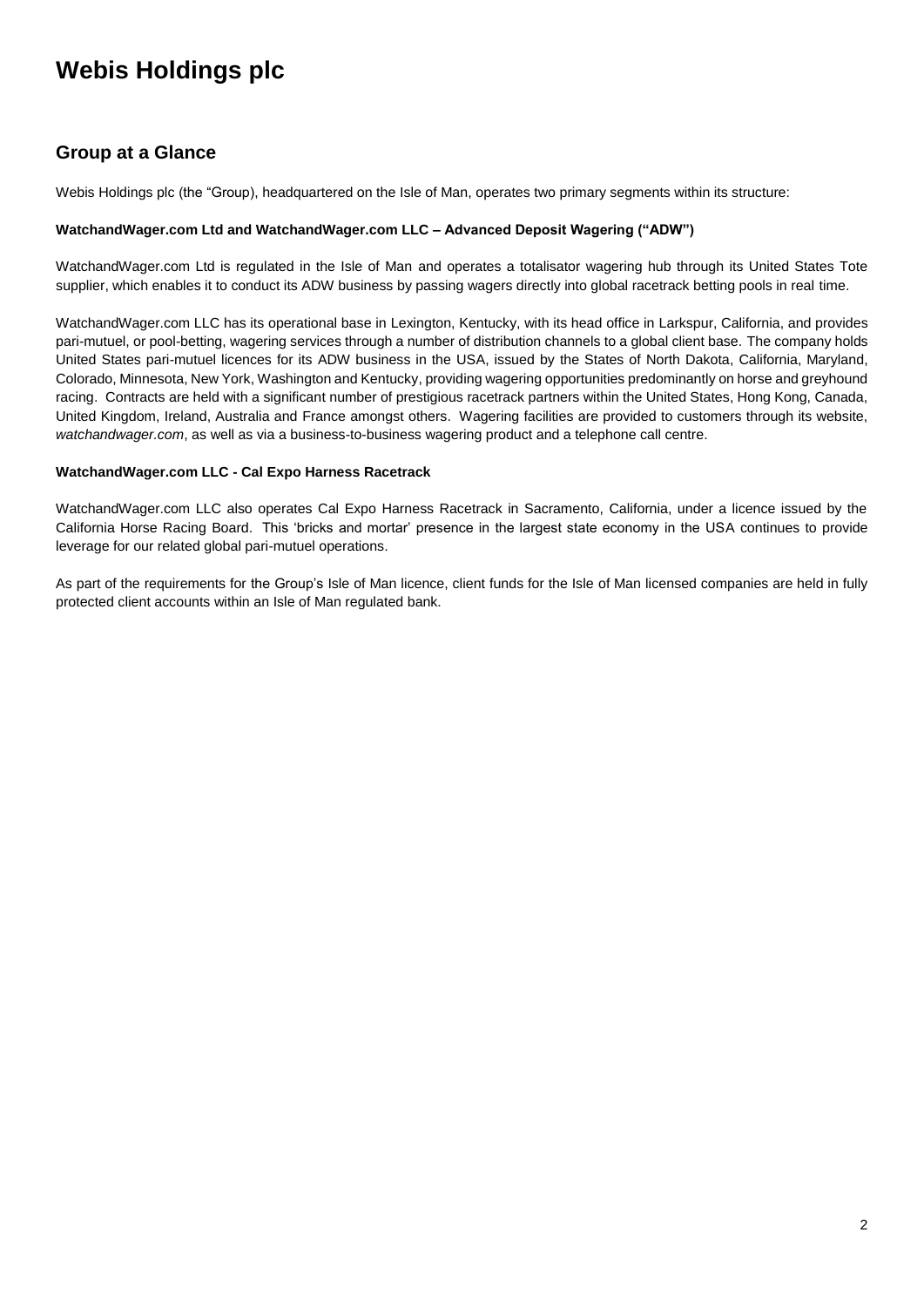### **Chairman's Statement**

#### **Introduction**

Although we incurred a small loss for the period, I am pleased to report a further significant growth in turnover of 41% to US\$ 209 million (2016: US\$ 148 million), thus continuing the positive trend highlighted in my previous Chairman's Statement for the Financial Year 2017. In addition, we increased activity on our website/mobile product - *watchandwager.com -* reporting a record number of users across the platform for the Breeders' Cup races at Del Mar, California on November 4th, 2017.

Our on-line ADW operations had a robust period of increased handle and consistent profitability, both through our website/mobile platform and through our business-to-business trading.

Our racetrack operation at Cal Expo, Sacramento, California, experienced a challenging first half, reflecting the costs of starting our new season of racing, coupled with a weak initial wagering handle in the early part of the season.

#### **Half Year Results Review**

Group turnover increased by 41.4% to US\$ 209.30 million (2016: US\$ 148.08 million) with gross profit increasing by 7.1% to US\$ 2.22 million (2016: US\$ 2.07 million). The increase in turnover was largely due to growth in our business-to-business activity in international markets, as well as an increase in business-to-consumer within the US, notably via the *watchandwager.com* website and mobile product.

Operating expenses showed a small decrease to US\$ 2.23 million (2016: US\$ 2.26 million). Despite some savings, these were largely offset by increased costs of maintaining and growing our range of licences and also ensuring regulatory compliance within the industry and the various jurisdictions within which we operate. These costs are effectively mandatory and we consider being fully compliant to be absolutely vital to our future growth.

Overall, the Board are encouraged by these results. We are now ranked within the Top Five (ranked by turnover) of licensed USA operators and further cements WatchandWager's position as a credible provider within the USA.

We continue to push forward with our strategy of diversifying our product offering to ensure the stability of our business performance. Despite generating significant turnover, business-to-business trading is inherently volatile and is high risk in terms of a reducing margin returned. The decisions of key content groups or player groups are largely outside our control. In addition, the performance of our racetrack at Cal Expo has been hampered by low horse numbers, which has created smaller fields and fewer races, hence generating lower betting handle.

In respect of the Condensed Consolidated Statement of Financial Position, our net assets show a small decrease to US\$ 1.92 million (year-end 31 May 2017: US\$ 1.94 million). Total cash balances stand at US\$ 13.65 million (year-end 31 May 2017: US\$ 15.07 million).

#### **WatchandWager Advanced Deposit Wagering**

*Business-to-consumer* – activity through all channels increased during the period, and we were rewarded with a record number of active players on our website and mobile platforms on Breeders' Cup day in November 2017. We also managed to continue this growth through a more precisely targeted use of promotional bonuses and offers. We enjoy an enhanced margin from business-toconsumer play and developing this business segment is a key part of our US strategy.

*Business-to-business* – the supply of wagering services to high-roller player groups provided a significant contribution to our overall turnover during the period, primarily due to an increase in high volume wagering into international jurisdictions, particularly France, but also North America, UK/Ireland and the Hong Kong Jockey Club pools, despite the latter having their usual break from racing in mid-July to early September. We continue to increase our spread of activity over a broader variety of world-wide racetracks from a larger business trading database. We are, however, aware of the various issues inherent in this business as the sector continues to consolidate.

#### **Cal Expo**

In October, WatchandWager re-commenced harness racing at the Cal Expo racetrack in Sacramento for the sixth successive season under new contractual terms with both our landlord and management team. We spent much of the summer months focused on horse recruitment and had some success in attracting new horses. Overall, however, horse numbers have reduced. The trainers who have regularly supported our meeting are generally trying to cut back, mainly citing economic factors. Thus, initial wagering on the first two months was below expectations, and this is an area that we are looking to address in the remaining months of the season.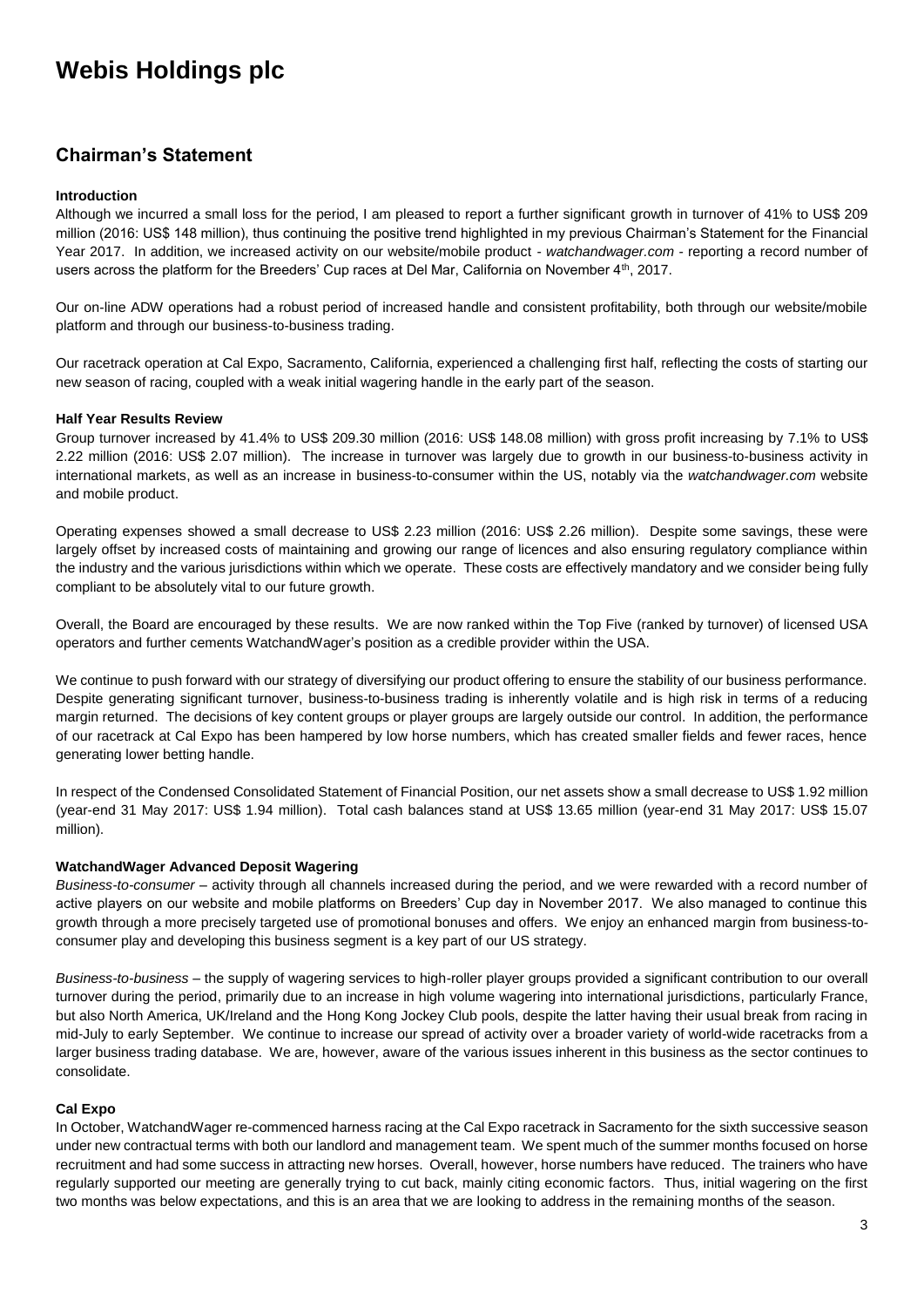### **Chairman's Statement** continued

#### **Summary and Outlook**

The Board is pleased to report a generally further positive performance during the start of the second half in what is normally a quieter time of year for quality content. This is especially so in our on-line operations, but less so at Cal Expo. Handle and player numbers have generally held up well during December 2017 and January 2018.

*Business-to-consumer* – despite growth, it was very disappointing to be informed at the end of 2017 that the USA media rights company, Monarch Content Management, were not renewing our contract for wagering and streaming rights into 2018. In total, this decision affects seventeen tracks in the USA, some of which are owned by the Stronach Group. Following this news, we have been in active negotiations with those tracks who are willing to enter into separate arrangements with some success and we expect this to continue. The loss of wagering on these tracks has had a minimal impact on our website and player numbers – simply put, our player base has limited loyalty to these tracks and we have successfully transferred activity to other tracks who are more willing to work with us. However, the Board would like to record our disappointment at the motives behind Monarch's decision, which is, in our opinion, clearly anti-competitive in nature and of no benefit to the US horseracing industry.

During the end of 2017, we successfully renewed our multiple wagering licences within the US and continue to be in good regulatory status.

We remain focused on growing our business-to-consumer activity, and have recently signed agreements with a marketing agency in Kentucky and consultant in California to accelerate this strategy.

*Business-to-business* – growth in handle continues with high volume wagering into international markets, especially France. However, this sector does remain volatile as it is essentially a relationship business, requiring the management of both content providers and player groups. As a result, the Board is aware of the need to minimise this risk as much as possible, both by recruiting new players and by, providing new content and negotiating better rates on existing arrangements with suppliers. This is an on-going process to diminish any concentration risk from a reliance on individual players or player groups.

*Cal Expo* – racing operations have continued in December and January, but the handle and revenues derived from operations is below our expectations. There are many reasons for this downturn with the most important being a lack of horse numbers, along with a general downturn in wagering on horses, especially in California. We race until early May and our principal objective is to minimise current losses at the track and start advanced planning for a return to profitability.

#### **US Gaming**

The Board continues to monitor developments in the progress of Federal and State US online gaming legislation and, like much of the rest of the industry, is very encouraged by the Supreme Court review of the Professional and Amateur Sports Protection Act legislation which effectively outlaws fixed odds betting, the result of which is now expected at the latest by June 2018. Most significantly, there appears to be a general view that live operating racetracks should be permitted to conduct land-based sports betting, which adds strategic advantage and value to our various licences and live racing at Cal Expo. We have not spent significant funds in lobbying this area, which has proved a correct decision given the overall slow progress. There does, however, seem to be significant progress in recent months and we are now actively developing a strategy for sports betting and how to best utilise our US licensed assets, in conjunction with a consultant in California.

#### **Summary**

The Board is encouraged by our continued impressive top line growth, although recognising that there are ongoing challenges to our business-to-business trading and our racetrack operation.

Our strategy of building brand value, with our increasing suite of US licences, together with our US established operations and business relationships, has created a significant asset. The barriers to entry into the US market become ever greater and the Board will look for further opportunities to build on this asset for the benefit of shareholders. Ultimately, we work to position the Group as a stable and diversified business and remain positive regarding our current overall position.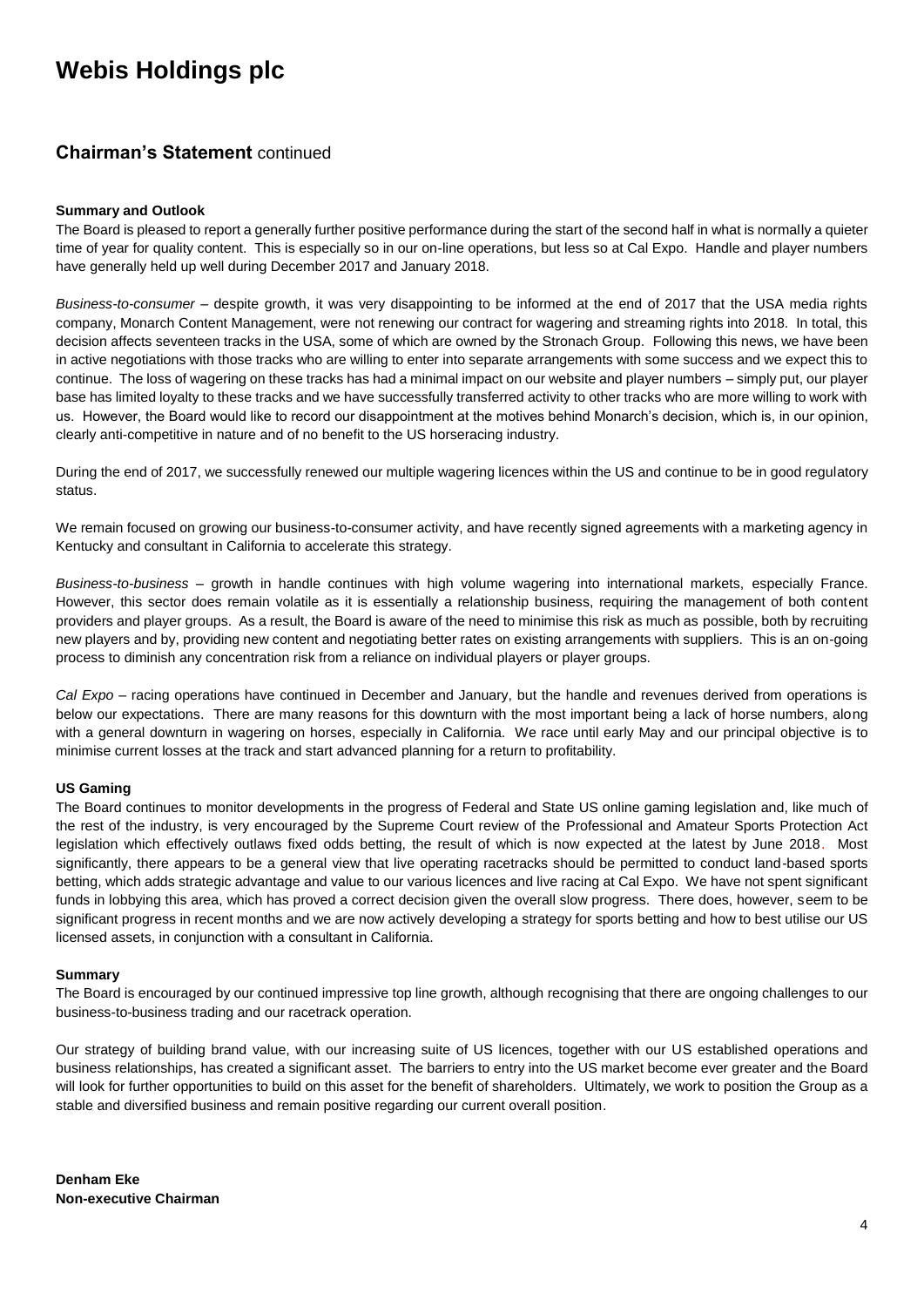### **Condensed Consolidated Statement of Comprehensive Income**

For the period ended 30 November 2017

|                                                                                                                              | Note | Period to 30<br>November 2017<br>(unaudited)<br><b>US\$000</b> | Period to 30<br>November 2016<br>(unaudited)<br><b>US\$000</b> |
|------------------------------------------------------------------------------------------------------------------------------|------|----------------------------------------------------------------|----------------------------------------------------------------|
| Turnover                                                                                                                     | 2    | 209,308                                                        | 148,077                                                        |
| Cost of sales                                                                                                                |      | (206, 693)                                                     | (145, 688)                                                     |
| Betting duty paid                                                                                                            |      | (399)                                                          | (320)                                                          |
| <b>Gross profit</b>                                                                                                          |      | 2,216                                                          | 2,069                                                          |
| Operating costs                                                                                                              |      | (2, 228)                                                       | (2, 257)                                                       |
| <b>Operating loss</b>                                                                                                        |      | (12)                                                           | (188)                                                          |
| Other gains/(losses) - net                                                                                                   |      | 14                                                             | (26)                                                           |
| Share based costs                                                                                                            |      | (1)                                                            | (1)                                                            |
| Finance income                                                                                                               |      |                                                                |                                                                |
| Finance costs                                                                                                                |      | (20)                                                           |                                                                |
| Finance (costs)/income - net                                                                                                 | 3    | (20)                                                           |                                                                |
| Loss before income tax                                                                                                       |      | (19)                                                           | (215)                                                          |
| Income tax expense                                                                                                           | 4    |                                                                |                                                                |
| Loss for the period                                                                                                          |      | (19)                                                           | (215)                                                          |
| Other comprehensive income for the period                                                                                    |      |                                                                |                                                                |
| Total comprehensive income for the period                                                                                    |      | (19)                                                           | (215)                                                          |
| Basic and diluted earnings per share for loss attributable to the equity holders of<br>the Company during the period (cents) | 5    | (0.00)                                                         | (0.05)                                                         |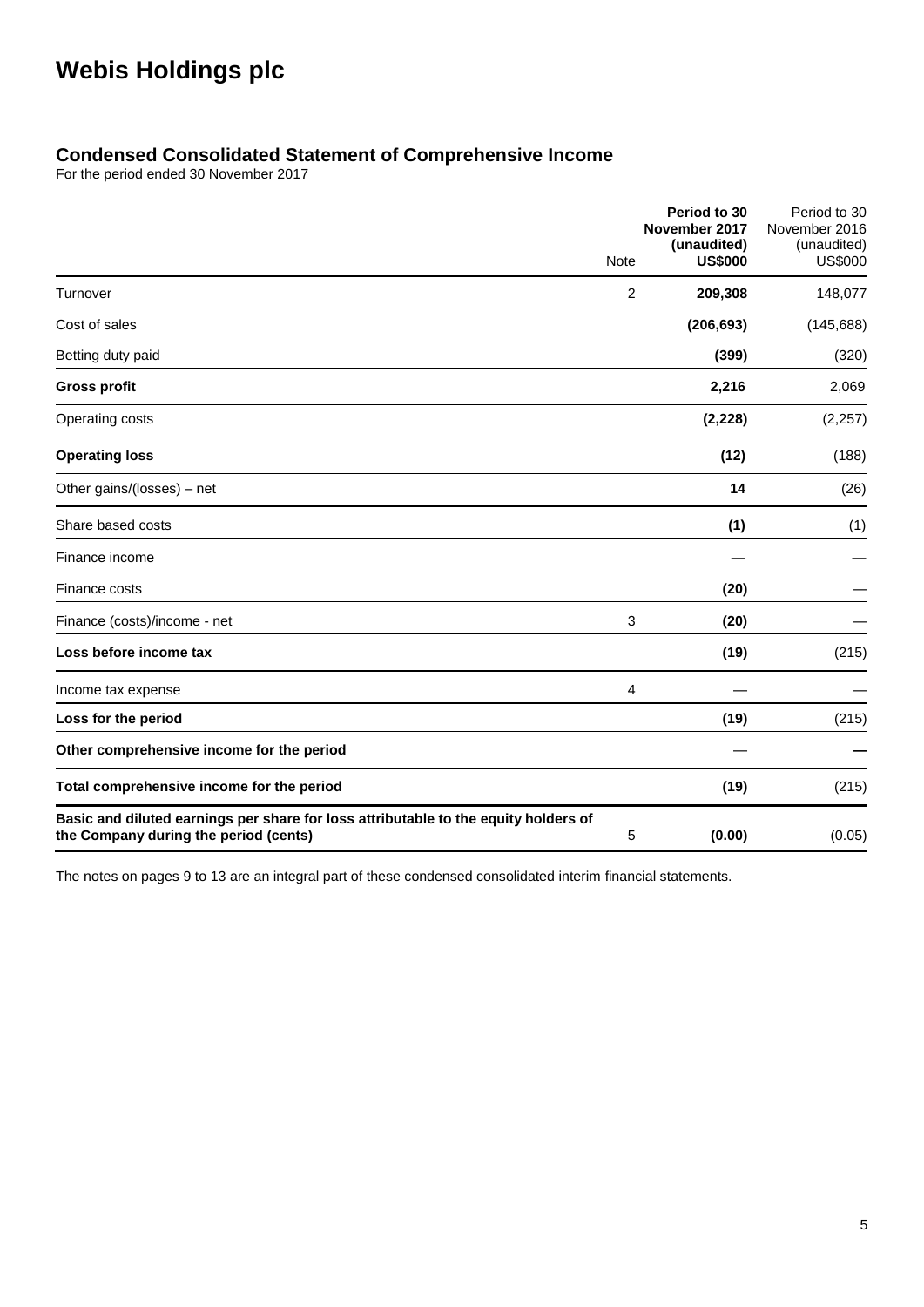### **Condensed Consolidated Statement of Financial Position**

As at 30 November 2017

|                                        |                | As at<br>30 November          | Year to<br>31 May           |
|----------------------------------------|----------------|-------------------------------|-----------------------------|
|                                        |                | 2017                          | 2017                        |
|                                        | Note           | (unaudited)<br><b>US\$000</b> | (audited)<br><b>US\$000</b> |
| <b>Non-current assets</b>              |                |                               |                             |
| Intangible assets                      | 6              | 132                           | 105                         |
| Property, equipment and motor vehicles |                | 97                            | 109                         |
| Bonds and deposits                     |                | 101                           | 103                         |
| <b>Total non-current assets</b>        |                | 330                           | 317                         |
| <b>Current assets</b>                  |                |                               |                             |
| Bonds and deposits                     |                | 2,856                         | 2,863                       |
| Trade and other receivables            |                | 1,232                         | 3,071                       |
| Cash and cash equivalents              | $\overline{7}$ | 13,650                        | 15,072                      |
| <b>Total current assets</b>            |                | 17,738                        | 21,006                      |
| <b>Total assets</b>                    |                | 18,068                        | 21,323                      |
| <b>Equity</b>                          |                |                               |                             |
| Called up share capital                |                | 6,334                         | 6,334                       |
| Share option reserve                   |                | 3                             |                             |
| <b>Retained losses</b>                 |                | (4, 416)                      | (4, 397)                    |
| <b>Total equity</b>                    |                | 1,921                         | 1,939                       |
| <b>Current liabilities</b>             |                |                               |                             |
| Trade and other payables               |                | 15,647                        | 18,884                      |
| <b>Total current liabilities</b>       |                | 15,647                        | 18,884                      |
| <b>Non-current liabilities</b>         |                |                               |                             |
| Loans                                  | 8              | 500                           | 500                         |
| <b>Total non-current liabilities</b>   |                | 500                           | 500                         |
| <b>Total liabilities</b>               |                | 16,147                        | 19,384                      |
| <b>Total equity and liabilities</b>    |                | 18,068                        | 21,323                      |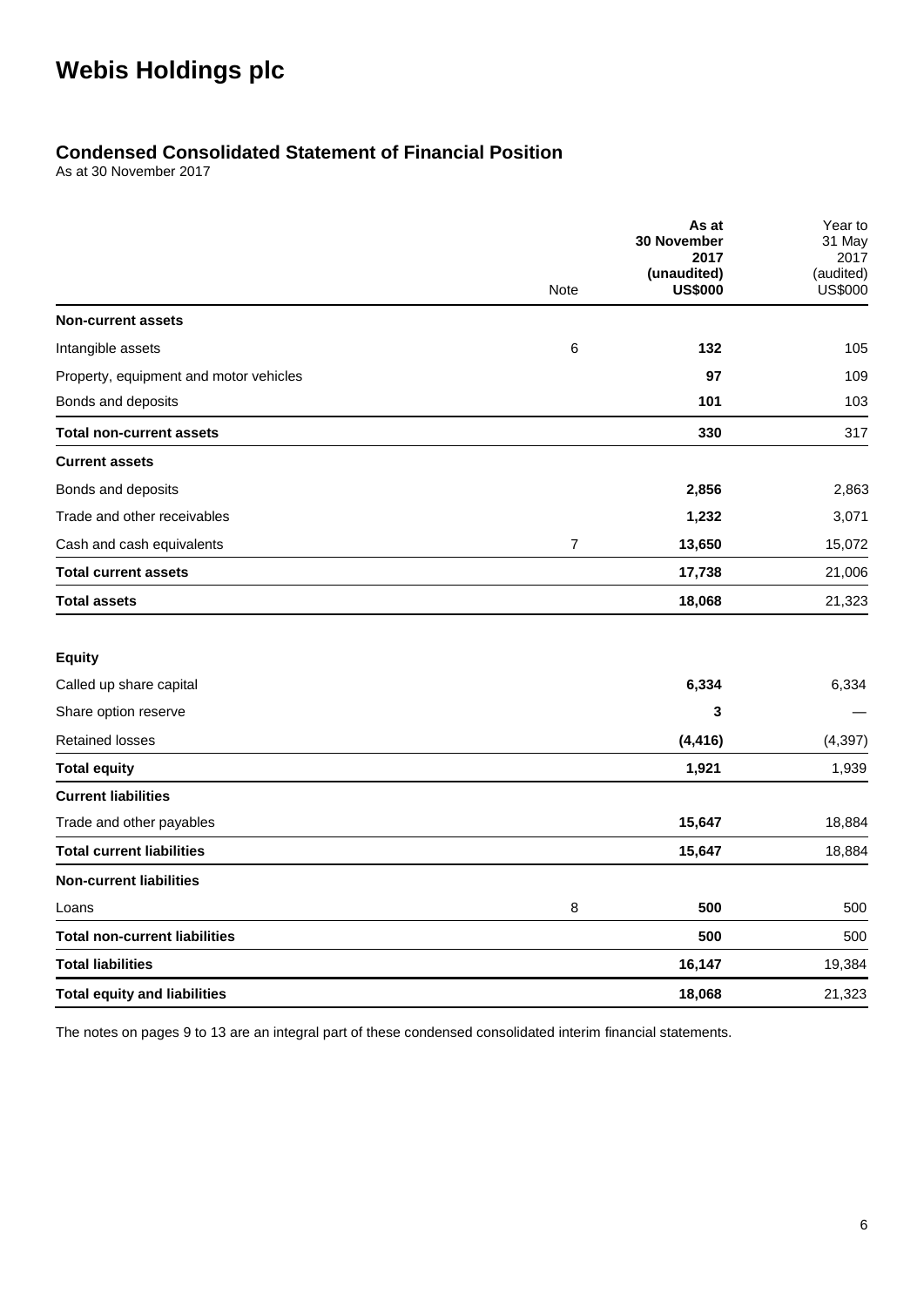### **Condensed Consolidated Statement of Changes in Equity**

For the period ended 30 November 2017

|                                               | Called up<br>share capital<br><b>US\$000</b> | <b>Share option</b><br>reserve<br><b>US\$000</b> | <b>Retained</b><br>earnings<br><b>US\$000</b> | <b>Total</b><br>equity<br><b>US\$000</b> |
|-----------------------------------------------|----------------------------------------------|--------------------------------------------------|-----------------------------------------------|------------------------------------------|
| Balance as at 31 May 2016 (audited)           | 6,334                                        |                                                  | (4, 402)                                      | 1,932                                    |
| Total comprehensive income for the<br>period: |                                              |                                                  |                                               |                                          |
| Loss for the period                           |                                              |                                                  | (215)                                         | (215)                                    |
| <b>Transactions with owners:</b>              |                                              |                                                  |                                               |                                          |
| Share-based payment expense                   |                                              | 1                                                |                                               | 1                                        |
| Balance as at 30 November 2016<br>(unaudited) | 6,334                                        | 1                                                | (4,617)                                       | 1,718                                    |
|                                               |                                              |                                                  |                                               |                                          |
| Balance as at 31 May 2017 (audited)           | 6,334                                        | 2                                                | (4, 397)                                      | 1,939                                    |
| Total comprehensive income for the<br>period: |                                              |                                                  |                                               |                                          |
| Loss for the period                           |                                              |                                                  | (19)                                          | (19)                                     |
| <b>Transactions with owners:</b>              |                                              |                                                  |                                               |                                          |
| Share-based payment expense                   |                                              | 1                                                |                                               | 1                                        |
| Balance as at 30 November 2017<br>(unaudited) | 6,334                                        | 3                                                | (4, 416)                                      | 1,921                                    |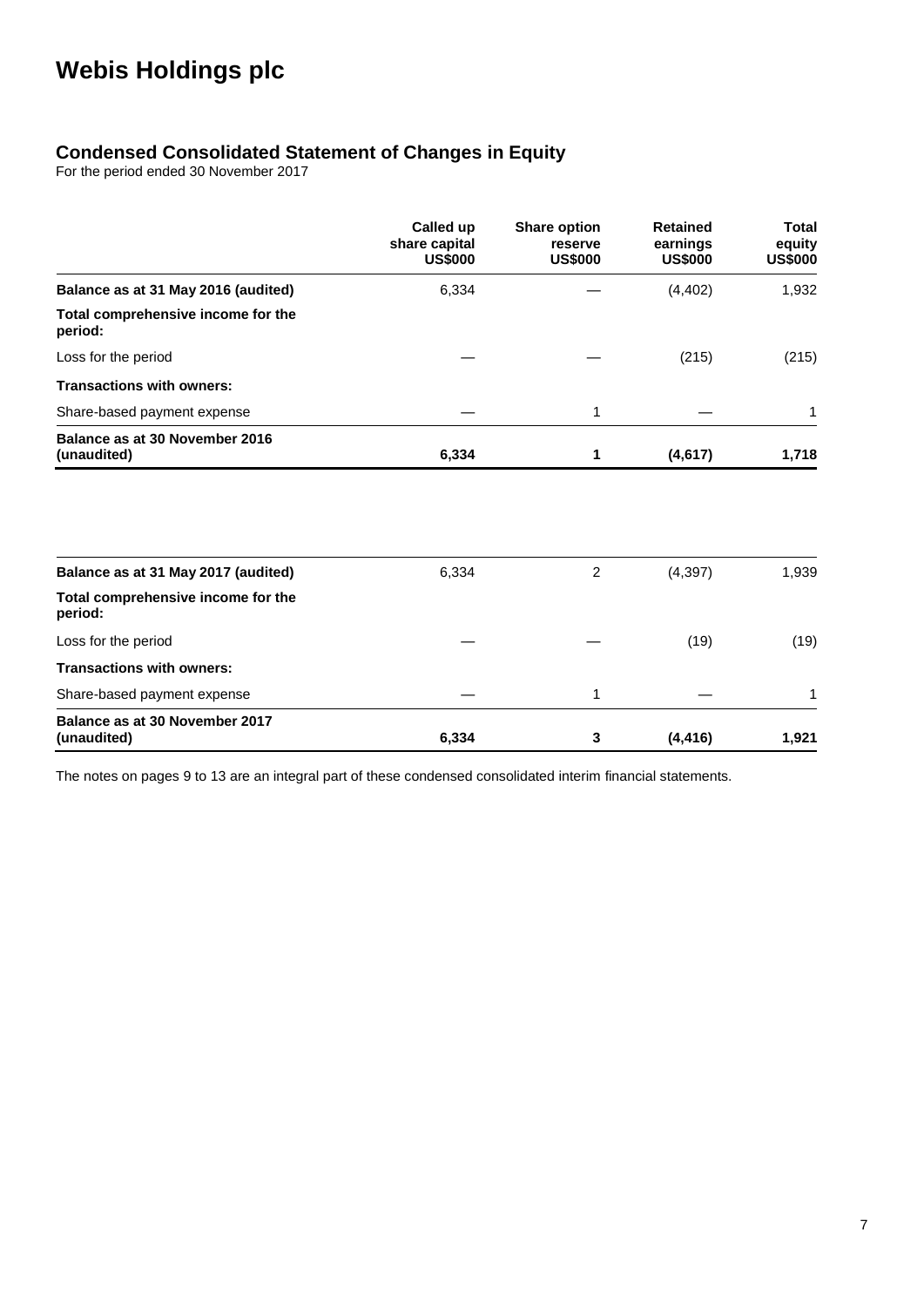### **Condensed Consolidated Statement of Cash Flows**

For the period ended 30 November 2017

|                                                          | <b>Period to</b><br><b>30 November</b><br>2017 | Period to<br>30 November<br>2016 |
|----------------------------------------------------------|------------------------------------------------|----------------------------------|
|                                                          | (unaudited)<br><b>US\$000</b>                  | (unaudited)<br><b>US\$000</b>    |
| Cash flows from operating activities                     |                                                |                                  |
| Loss before income tax                                   | (19)                                           | (215)                            |
| Adjustments for:                                         |                                                |                                  |
| - Depreciation of property, equipment and motor vehicles | 37                                             | 35                               |
| - Amortisation of intangible assets                      | 30                                             | 31                               |
| - Finance costs/(income) - net                           | 20                                             |                                  |
| - Other Foreign exchange movements                       | 10                                             | 172                              |
| Changes in working capital:                              |                                                |                                  |
| - Decrease/(increase) in receivables                     | 1,839                                          | (5,768)                          |
| - (Decrease)/increase in payables                        | (3,237)                                        | 10,214                           |
| Cash flows (used in)/from operations                     | (1, 320)                                       | 4,469                            |
| Finance income                                           |                                                |                                  |
| Bonds and deposits utilised in the course of operations  | 9                                              | 58                               |
| Net cash (used in)/generated from operating activities   | (1, 311)                                       | 4,527                            |
| Cash flows from investing activities                     |                                                |                                  |
| Purchase of intangible assets                            | (57)                                           | (48)                             |
| Purchase of property, equipment and motor vehicles       | (25)                                           | (18)                             |
| Net cash used in investing activities                    | (82)                                           | (66)                             |
| Cash flows from financing activities                     |                                                |                                  |
| Interest and charges paid                                | (20)                                           |                                  |
| Net cash used in financing activities                    | (20)                                           |                                  |
| Net (decrease)/increase in cash and cash equivalents     | (1, 413)                                       | 4,461                            |
| Cash and cash equivalents at beginning of year           | 15,072                                         | 6,445                            |
| Exchange losses on cash and cash equivalents             | (9)                                            | (163)                            |
| Cash and cash equivalents at end of period               | 13,650                                         | 10,743                           |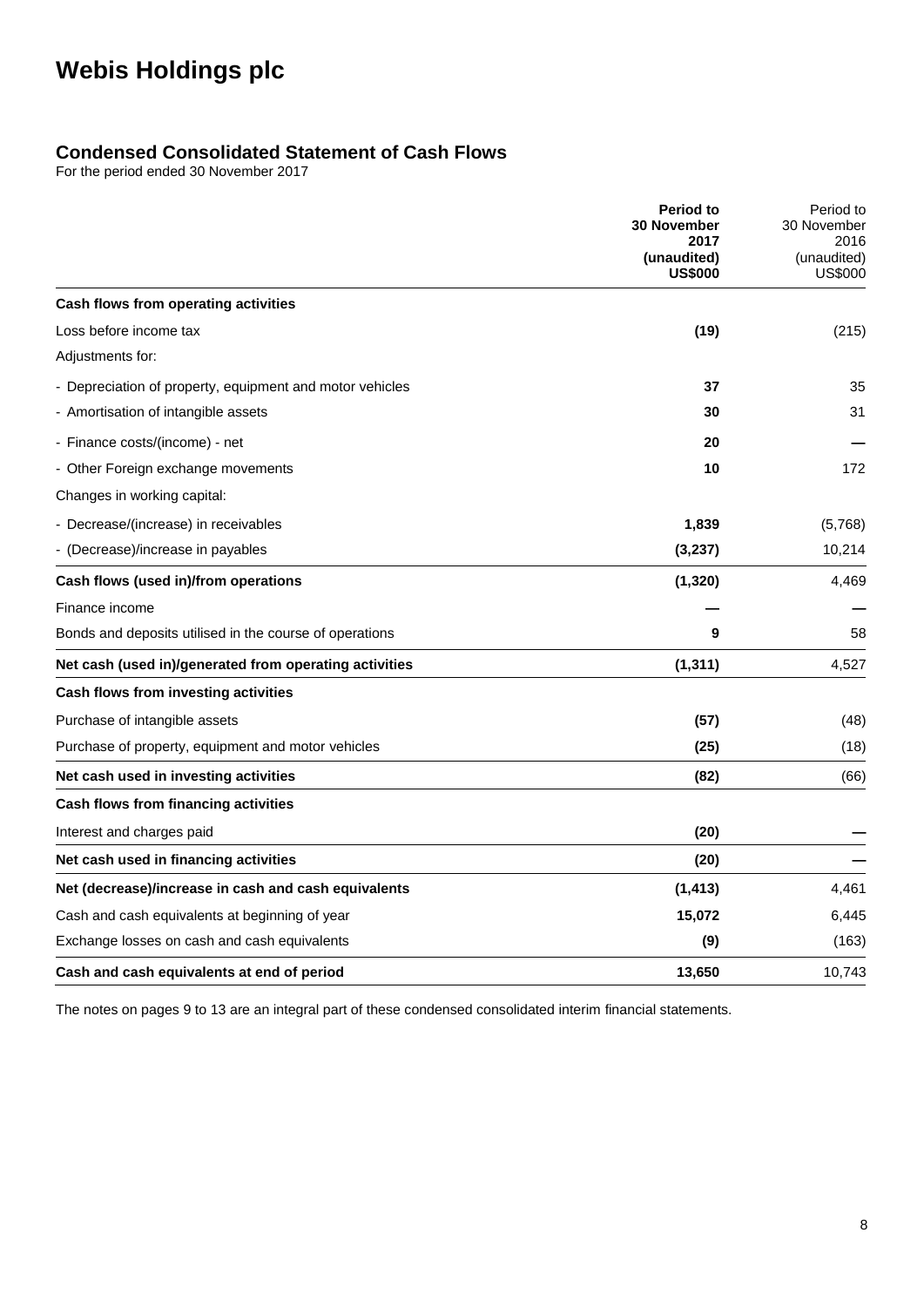### **Notes to the Condensed Consolidated Interim Financial Statements**

For the period ended 30 November 2017

#### **1 General information and basis of preparation**

Webis Holdings plc (the "Company") is a company domiciled in the Isle of Man. The address of the Company's registered office is Viking House, Nelson Street, Douglas, Isle of Man, IM1 2AH. The Webis Holdings plc unaudited condensed consolidated financial statements as at and for the period ended 30 November 2017 consolidate those of the Company and its subsidiaries (together referred to as the "Group").

The unaudited condensed consolidated financial statements of the Group (the "Financial Information") are prepared in accordance with Isle of Man law and International Financial Reporting Standards ("IFRS") and their interpretations issued by the International Accounting Standards Board ("IASB") and adopted by the European Union ("EU"). The financial information in this report has been prepared in accordance with the Group's accounting policies. Full details of the accounting policies adopted by the Group are contained in the consolidated financial statements included in the Group's annual report for the year ended 31 May 2017 which is available on the Group's website: www.webisholdingsplc.com.

The accounting policies and methods of computation and presentation adopted in the preparation of the Financial Information are consistent with those described and applied in the consolidated financial statements for the year ended 31 May 2017. There are no new IFRSs or interpretations effective from 1 June 2017 which have had a material effect on the financial information included in this report.

The unaudited condensed consolidated financial statements do not constitute statutory financial statements. The statutory financial statements for the year ended 31 May 2017, extracts of which are included in these unaudited condensed consolidated financial statements, were prepared under IFRS as adopted by the EU and have been filed at Companies Registry. The auditors' report on those financial statements was unqualified and did not contain an emphasis of matter paragraph.

The preparation of the Financial Information requires management to make judgements, estimates and assumptions that affect the application of policies and reported amounts of assets and liabilities, income and expenses. Actual results could differ materially from these estimates. In preparing the Financial Information, the critical judgements made by management in applying the Group's accounting policies and the key sources of estimation uncertainty were the same as those that applied to the consolidated financial statements as at and for the year ended 31 May 2017 as set out in those financial statements.

The Financial Information is presented in US Dollars, rounded to the nearest thousand, which is the functional currency and also the presentation currency of the Group.

#### **Going Concern**

The Group has increased revenues significantly, whilst controlling operating costs as much as possible. This has resulted in significantly reduced losses being incurred. Achieving economies of scale and controlling costs are key priorities for the Group in achieving its goal of profitability and maintaining adequate liquidity in order to continue its operations. The Directors continue to assess all strategic options in this regard, albeit that the ultimate success of strategies adopted is difficult to predict. Notwithstanding the losses incurred, the Directors have prepared projected cash flow information for the next 12 months and believe that the Group has adequate resources to meet its obligations as they fall due. Accordingly, the Directors consider that it is appropriate that the Financial Information is prepared on a going concern basis.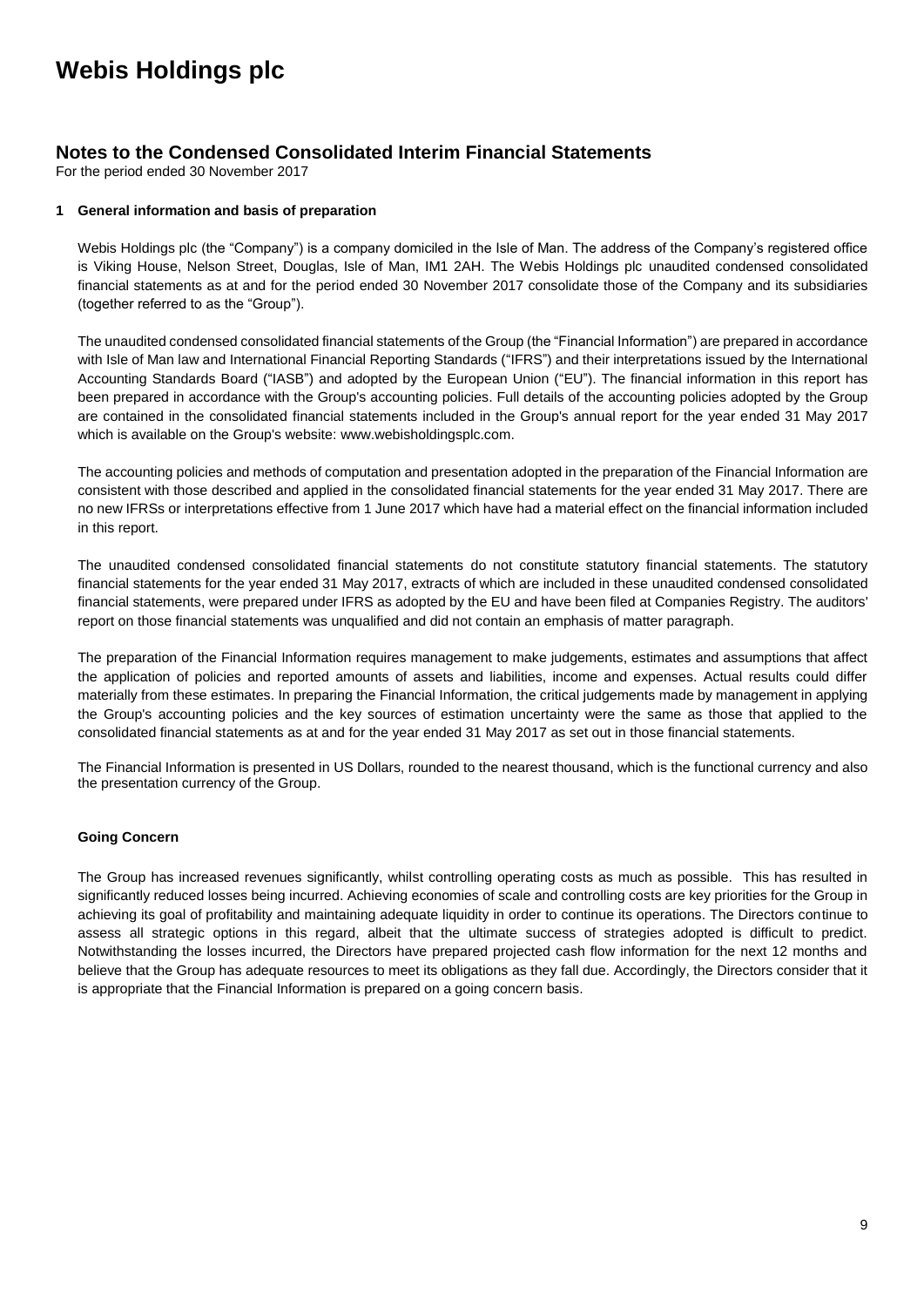### **Notes to the Condensed Consolidated Interim Financial Statements** continued

For the period ended 30 November 2017

#### **2 Segmental analysis**

|                                      |                      | <b>Period to</b><br>30 November<br>2017 | Period to<br>30 November<br>2016      |
|--------------------------------------|----------------------|-----------------------------------------|---------------------------------------|
|                                      |                      | (unaudited)<br><b>US\$000</b>           | (unaudited)<br><b>US\$000</b>         |
| <b>Turnover</b>                      |                      |                                         |                                       |
| Pari-mutuel and Racetrack Operations | Asia Pacific         | 188,170                                 | 113,787                               |
|                                      | <b>United States</b> | 18,454                                  | 28,912                                |
|                                      | <b>British Isles</b> | 2,431                                   | 767                                   |
|                                      | Europe               | 252                                     | 4,519                                 |
|                                      | Rest of the World    | 1                                       | 92                                    |
|                                      |                      | 209,308                                 | 148,077                               |
| Total comprehensive income           |                      |                                         |                                       |
| Pari-mutuel and Racetrack Operations |                      | (1)                                     | (229)                                 |
| Group                                |                      | (18)                                    | 14                                    |
|                                      |                      | (19)                                    | (215)                                 |
|                                      |                      |                                         |                                       |
|                                      |                      | 30 November                             | 31 May                                |
|                                      |                      | 2017<br>(unaudited)<br><b>US\$000</b>   | 2017<br>(audited)<br><b>US\$000</b>   |
| <b>Net assets</b>                    |                      |                                         |                                       |
| Pari-mutuel and Racetrack Operations |                      | 876                                     | 877                                   |
| Group                                |                      | 1,045                                   | 1,062                                 |
|                                      |                      | 1,921                                   | 1,939                                 |
| Finance (costs)/income - net         |                      |                                         |                                       |
|                                      |                      | Period to<br>30 November                | Period to<br>30 November              |
|                                      |                      | 2017<br>(unaudited)<br><b>US\$000</b>   | 2016<br>(unaudited)<br><b>US\$000</b> |
| Bank interest receivable             |                      |                                         |                                       |
| <b>Finance income</b>                |                      |                                         |                                       |
| Loan interest payable                |                      | (20)                                    |                                       |
| Bank charges payable                 |                      |                                         |                                       |
| <b>Finance costs</b>                 |                      | (20)                                    |                                       |
| Finance (costs)/income - net         |                      | (20)                                    |                                       |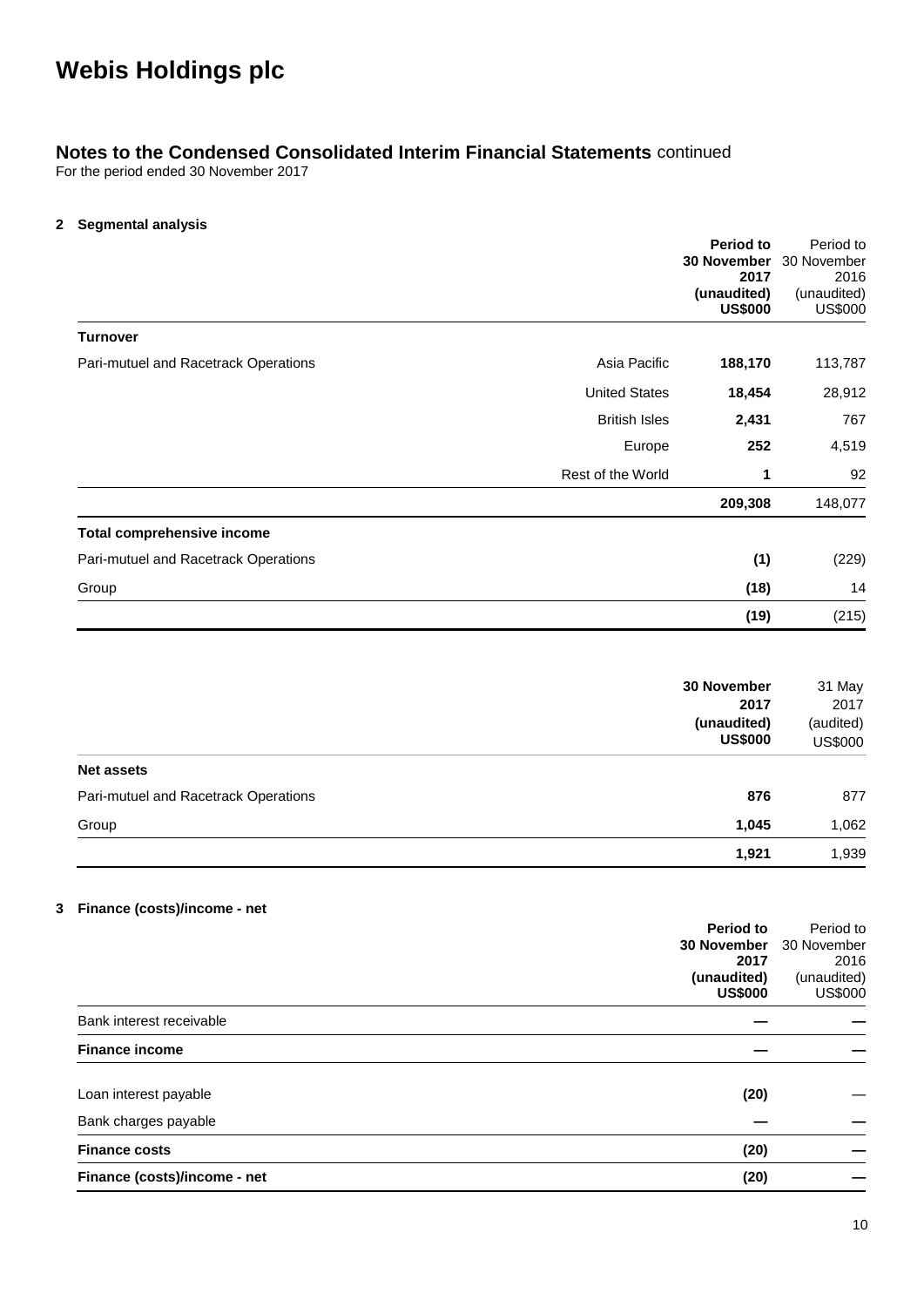### **Notes to the Condensed Consolidated Interim Financial Statements** continued

For the period ended 30 November 2017

#### **4 Income tax expense**

|                                             | <b>Period to</b>                                            | Period to                     |
|---------------------------------------------|-------------------------------------------------------------|-------------------------------|
|                                             | <b>30 November</b><br>2017<br>(unaudited)<br><b>US\$000</b> | 30 November<br>2016           |
|                                             |                                                             |                               |
|                                             |                                                             | (unaudited)<br><b>US\$000</b> |
| Losses before tax                           | (19)                                                        | (215)                         |
| Tax charge at IOM standard rate (0%)        |                                                             |                               |
| Adjusted for:                               |                                                             |                               |
| Tax credit for US tax losses (at 15%)       | (58)                                                        | (58)                          |
| Add back deferred tax losses not recognised | 58                                                          | 58                            |
| Tax charge for the period                   |                                                             |                               |

#### **5 Earnings per ordinary share**

The calculation of the basic earnings per share is based on the earnings attributable to ordinary shareholders divided by the weighted average number of shares in issue during the period.

The calculation of diluted earnings per share is based on the basic earnings per share, adjusted to allow for the issue of shares, on the assumed conversion of all dilutive share options.

An adjustment for the dilutive effect of share options and convertible debt in the previous period has not been reflected in the calculation of the diluted loss per share, as the effect would have been anti-dilutive.

| <b>Period to</b>                                                       | Period to<br><b>30 November</b> 30 November |
|------------------------------------------------------------------------|---------------------------------------------|
| 2017<br>(unaudited)<br><b>US\$000</b>                                  | 2016<br>(unaudited)<br><b>US\$000</b>       |
| Loss for the period, attributable to the owners of the Company<br>(19) | (215)                                       |

|                                                     | No.         | No.         |
|-----------------------------------------------------|-------------|-------------|
| Weighted average number of ordinary shares in issue | 393,338,310 | 393,338,310 |
| Dilutive element of share options if exercised      | 14,000,000  | 14,000,000  |
| Diluted number of ordinary shares                   | 407,338,310 | 407,338,310 |
| Basic earnings per share                            | (0.00)      | (0.05)      |
| Diluted earnings per share                          | (0.00)      | (0.05)      |

The earnings applied are the same for both basic and diluted earnings calculations per share as there are no dilutive effects to be applied.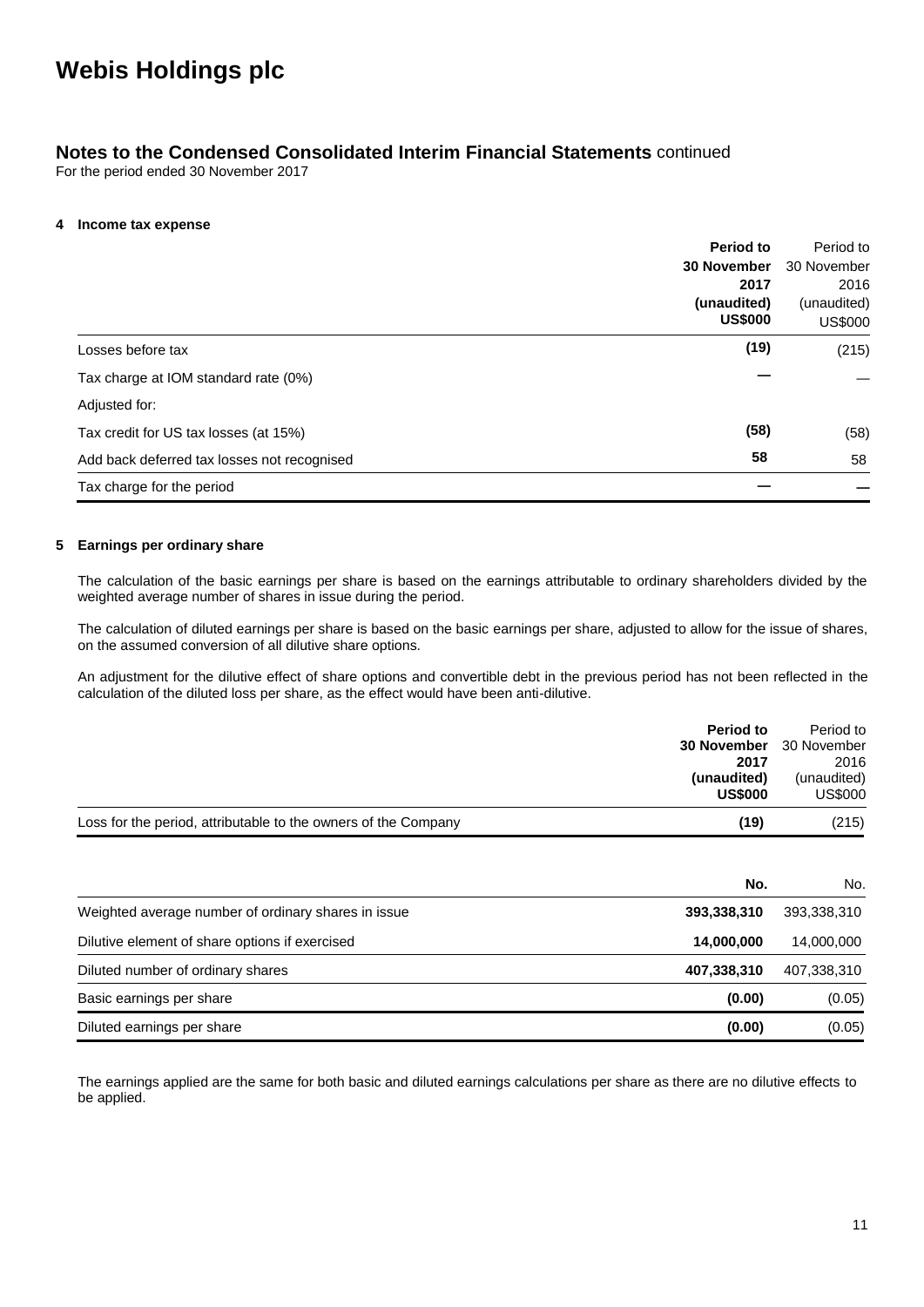### **Notes to the Condensed Consolidated Interim Financial Statements** continued

For the period ended 30 November 2017

#### **6 Intangible assets**

Intangible assets include goodwill which relates to the acquisition of the pari-mutuel business which is both a cash generating unit and a reportable segment, including goodwill arising on the acquisition in 2010 of WatchandWager.com LLC, a US registered entity licenced for pari-mutuel wagering in North Dakota.

The Group tests intangible assets annually for impairment, or more frequently if there are indicators that the intangible assets may be impaired. The goodwill balance was fully impaired in the financial year ended 31 May 2015.

#### **7 Cash and cash equivalents**

|                                                     | <b>30 November</b>            |                      |
|-----------------------------------------------------|-------------------------------|----------------------|
|                                                     | 2017                          | 2017                 |
|                                                     | (unaudited)<br><b>US\$000</b> | (audited)<br>US\$000 |
| Cash and cash equivalents – company and other funds | 12,364                        | 13,827               |
| Cash and cash equivalents – protected player funds  | 1,286                         | 1,245                |
| Total cash and cash equivalents                     | 13,650                        | 15,072               |

The Group holds funds for operational requirements and for its non-Isle of Man customers, shown as 'company and other funds' and on behalf of its Isle of Man regulated customers, shown as 'protected player funds'.

Protected player funds are held in fully protected client accounts within an Isle of Man regulated bank.

#### **8 Loans**

|                     | 30 November    | 31 May         |
|---------------------|----------------|----------------|
|                     | 2017           | 2017           |
|                     | (unaudited)    | (audited)      |
|                     | <b>US\$000</b> | <b>US\$000</b> |
| Loan - Galloway Ltd | 500            | 500            |
|                     | 500            | 500            |

A loan of US\$ 500,000 was received from Galloway Ltd in February 2017, to provide financing for cash-backed bonding agreements. The loan is for a term of five years, attracts interest at 7.75% per annum and is secured over the unencumbered assets of the company (see note 9).

#### **9 Related party transactions**

#### **Identity of related parties**

The Group has a related party relationship with its subsidiaries, and with its directors and executive officers and with Burnbrae Ltd (common directors and significant shareholder).

#### **Transactions with and between subsidiaries**

Transactions with and between the subsidiaries in the Group which have been eliminated on consolidation are considered to be related party transactions.

#### **Transactions with entities with significant influence over the Group**

Rental and service charges of US\$ 25,613 (2016: US\$ 22,757) and directors' fees of US\$ 23,455 (2016: US\$ 24,292) were charged in the period by Burnbrae Ltd of which Denham Eke and Nigel Caine are common directors. The Group also received a loan in February 2017 of US\$ 500,000 (2016: US\$ Nil) from Galloway Ltd, a company related to Burnbrae Limited by common ownership and Directors (see note 8).

#### **Transactions with other related parties**

There were no transactions with other related parties during the period.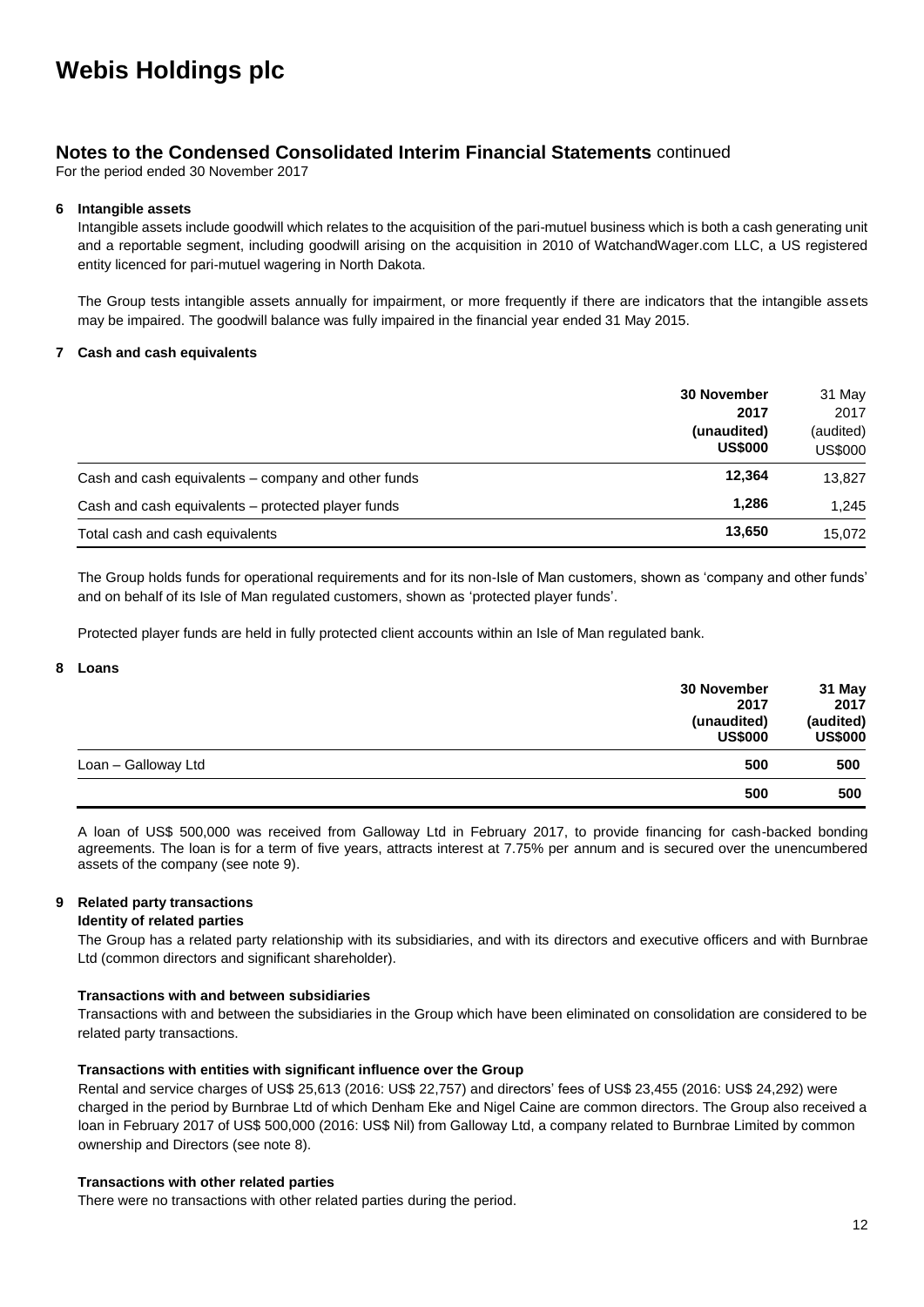### **Notes to the Condensed Consolidated Interim Financial Statements** continued

For the period ended 30 November 2017

#### **10 Events after the Balance Sheet Date**

To the knowledge of the Directors, there have been no material events since the end of the reporting period that require disclosure in the accounts.

#### **11 Approval of interim statements**

The interim statements were approved by the Board on 26 February 2018. The interim report is expected to be available for shareholders on 27 February 2018 and will be available from that date on the Group's website www.webisholdingsplc.com.

The Group's nominated adviser and broker is Beaumont Cornish Limited, 2nd Floor, Bowman House, 29 Wilson Street, London EC2M 2SJ.